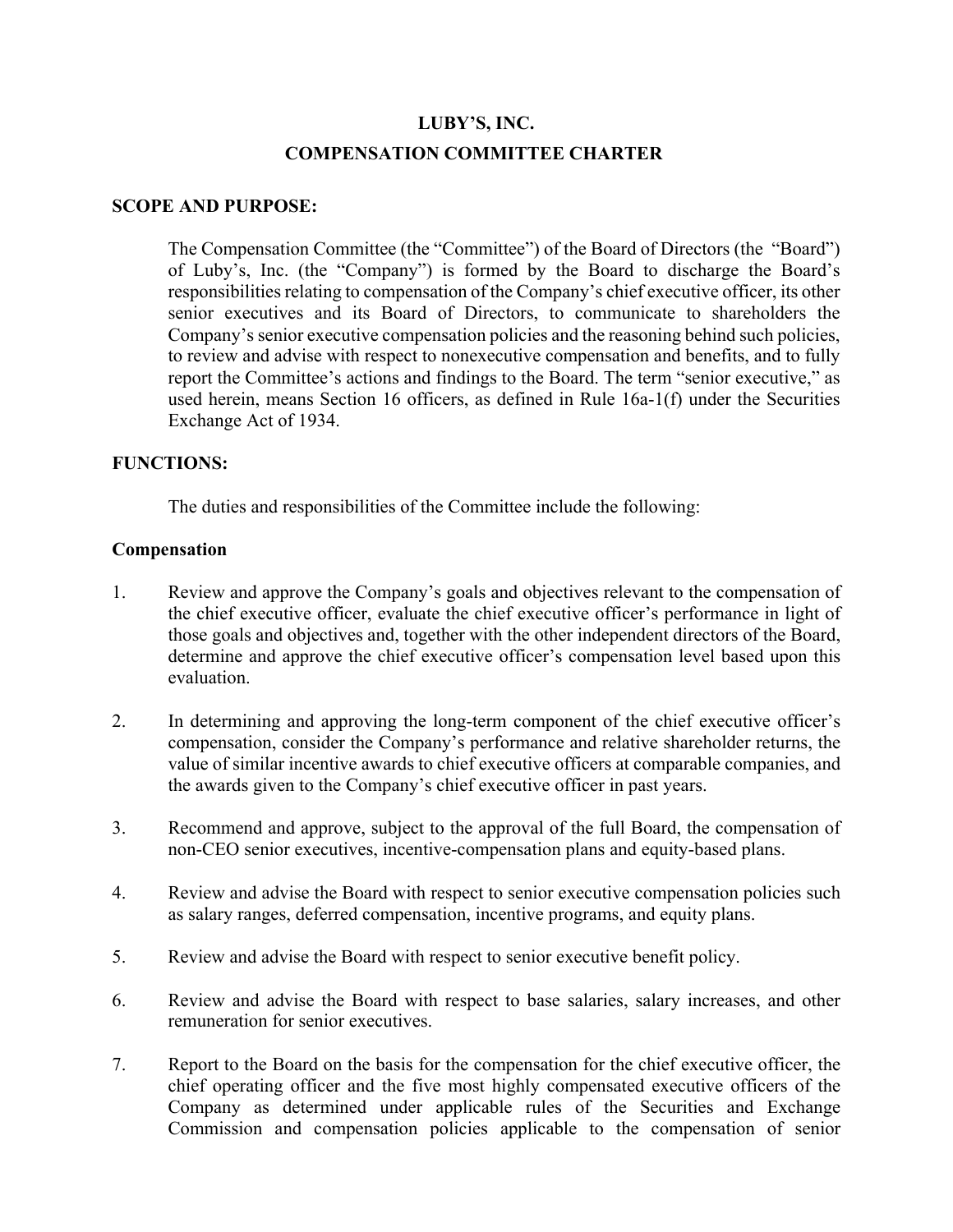executives.

- 8. Advise the Board whether the Committee believes, in its judgment, that the Company's senior executive compensation arrangements are reasonable and appropriate, meet their stated purpose (which among other things, includes rewarding and creating incentives for high levels of individual and Company performance) and effectively serve the interests of the Company and its shareholders.
- 9. Review from time to time and approve the Company's stated senior executive compensation strategy to ensure that senior executives are rewarded appropriately for their contributions to Company growth, profitability, and return on investment, and that the strategy supports organization objectives and shareholder interests.
- 10. Review annually the compensation and benefits offered nonemployee directors, and recommend changes to the full Board of directors as appropriate, taking into consideration compensation paid to nonemployee directors of comparable companies and the specific duties of each director.
- 11. If appropriate, engage experts in the field of executive and Board compensation to assist the Committee with its reviews.
- 12. Be knowledgeable and current in compensation issues by reviewing current publications, surveys or other pertinent data dealing with corporate directors and senior executive compensation.
- 13. At least annually, review and report to the Board on incentive compensation targets and incentive compensation payout amounts for senior executives.
- 14. Review and approve grants of stock options and restricted stock proposed to be made to senior executives.
- 15. Review and advise with respect to nonexecutive compensation policies and benefits.

## **Regulatory Issues**

- 1. Prepare a compensation committee report on senior executive compensation as required by the Securities and Exchange Commission to be included in the Company's annual proxy statement or annual report, and prepare and approve all other public statements on compensation matters which are required by the Securities and Exchange Commission, other government bodies, and the New York Stock Exchange.
- 2. Approve, subject, where appropriate, to submission to shareholders, all new equity-related incentive plans for senior executives.

## **Administration of Plans**

Serve as the committee administering the Company's stock option, ownership, and other equity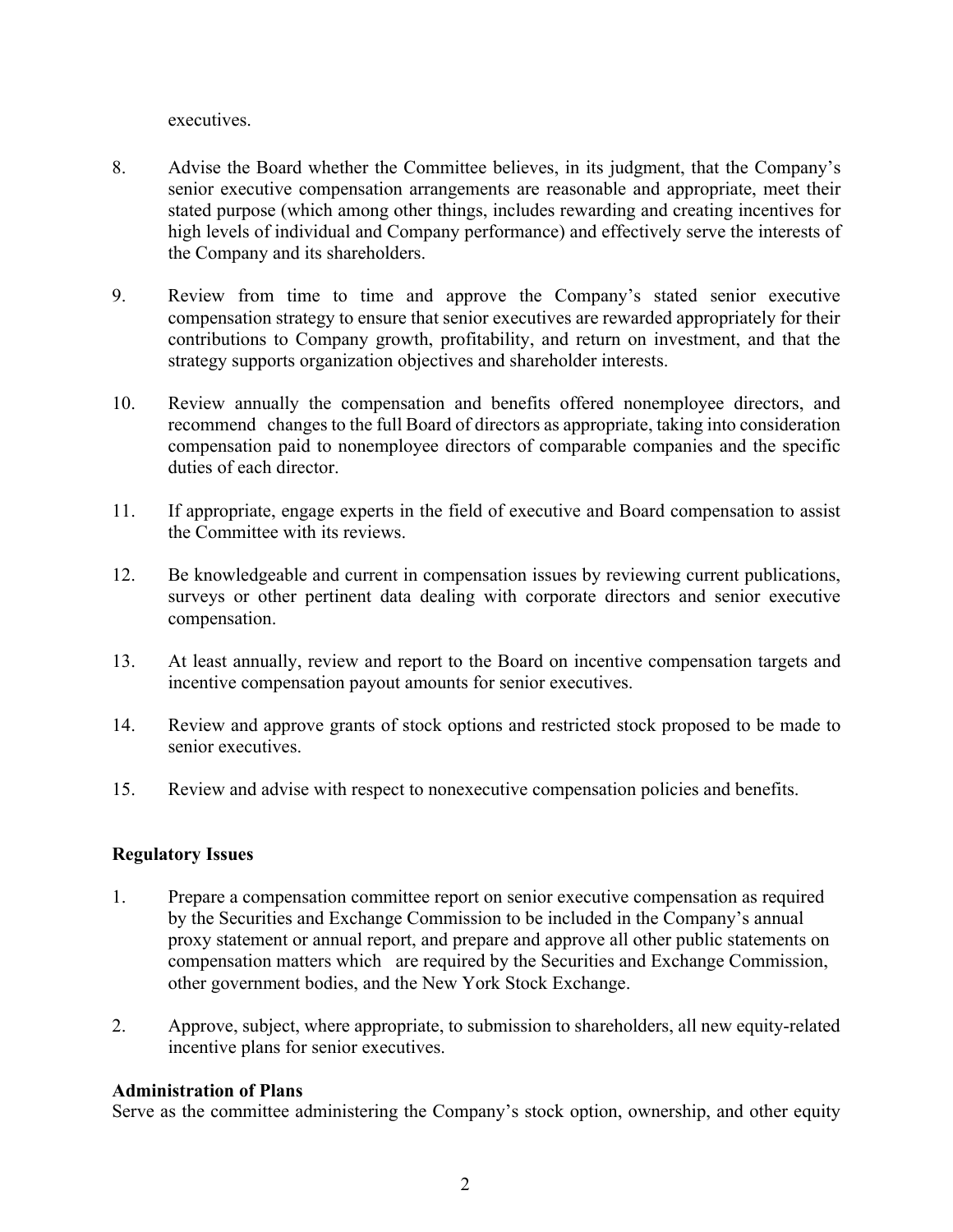based employee compensation plans (the "Plans"), including (without limitation) such activities as:

- a. participating in the establishment of option guidelines and the general size of overall grants,
- b. making grants,
- c. interpreting the Plans,
- d. determining rules and regulations relating to the Plans, and
- e. approving any exceptions to receive retiree treatment.

#### **Miscellaneous**

Such other duties and responsibilities as may be assigned to the Committee, from time to time, by the Board, or as designated in Plan documents.

## **Compensation Committee Performance**

- 1. At least annually, conduct a self-assessment of Committee performance with assistance from and share results with the Nominating and Corporate Governance Committee.
- 2. Monitor and guide the development and implementation of an appropriate orientation and training program for Committee members.
- 3. As necessary, recommend to the Board investigations into any matters under the Committee's cognizance.

## **DURATION:**

The Committee shall continue in existence on a permanent basis until dissolved by the Board.

## **MEMBERSHIP:**

Committee membership shall consist of at least three members, all of which shall be affirmatively determined by the Board to be "independent" under the applicable provisions of the listing standards of the New York Stock Exchange. A majority of the Committee shall constitute a quorum for the transaction of business.

The members of the Committee shall be appointed annually, and vacancies filled or members removed by the vote of a majority of the full Board. Committee members may resign by giving written notice to the Board. A Committee member may resign Committee membership without resigning from the Board, but a member shall cease automatically to be a member of the Committee upon either ceasing to be a member of the Board or ceasing to satisfy the membership requirements stated above.

## **CHAIR:**

The chair of this Committee shall be appointed by the Board with due consideration given to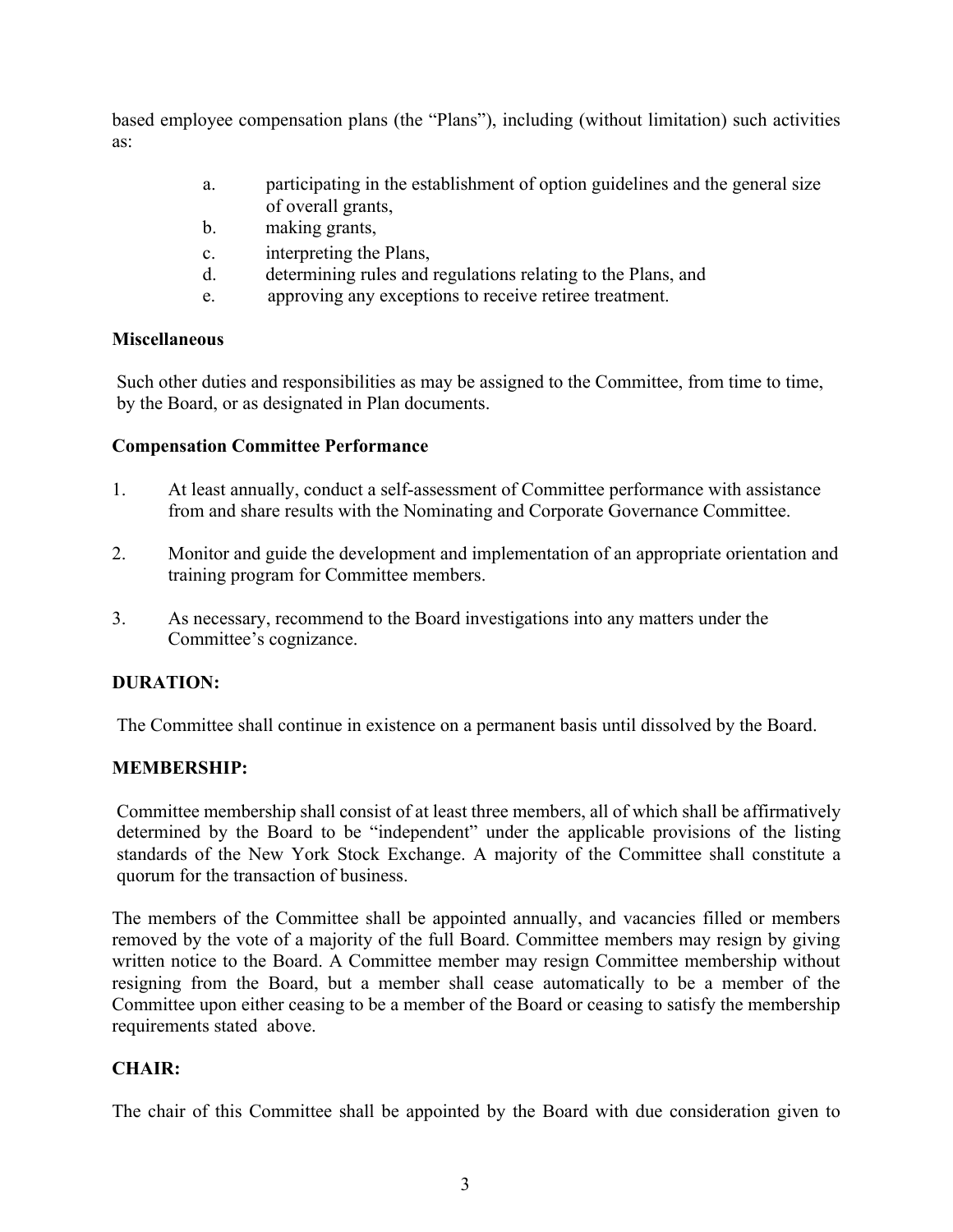nominee(s) presented by the Nominating and Corporate Governance Committee.

## **COMMITTEE OPERATIONS:**

## **Meetings**

The Committee shall meet at such times and shall conduct such business as is necessary to execute the responsibilities outlined above, with meetings upon at least 24 hours notice unless such notice is waived by all members of the Committee.

Agendas and advance materials will be provided to Committee members at least one week in advance of regularly scheduled meetings if practicable. Special meetings may be held as called by the Committee chair, subject to proper notice.

Meetings are to be attended only by the members of the Committee and such additional attendees upon invitation or approval by the Committee chair.

## **Minutes and Reports**

The secretary of the meeting will record the proceedings of the Committee's meetings. The records of the Committee meetings shall be confidential and retained as directed by the Board chair for a period of at least the record retention policy of the Company.

## **Reporting to the Board**

The Committee shall report to the Board the results of its meetings and any action taken by the Committee.

## **Delegation**

Except as prohibited by law or the certificate of incorporation or bylaws of the Company, the Committee may delegate its responsibilities to a subcommittee consisting of one or more of its members.

#### **Resources**

The Committee shall have the sole authority, in its discretion, to retain and terminate a consulting firm to assist in the evaluation of director, chief executive officer, or other senior executive compensation and shall have sole authority to approve the consulting firm's fees and other retention terms. In addition, in carrying out its responsibilities, the Committee may retain other independent consultants, counsel, and advisors. The Committee shall have the sole authority to determine the fees and other retention terms for any consulting firm engaged to assist in the evaluation of director, chief executive officer, or other senior executive compensation.

#### EFFECTIVE DATE: